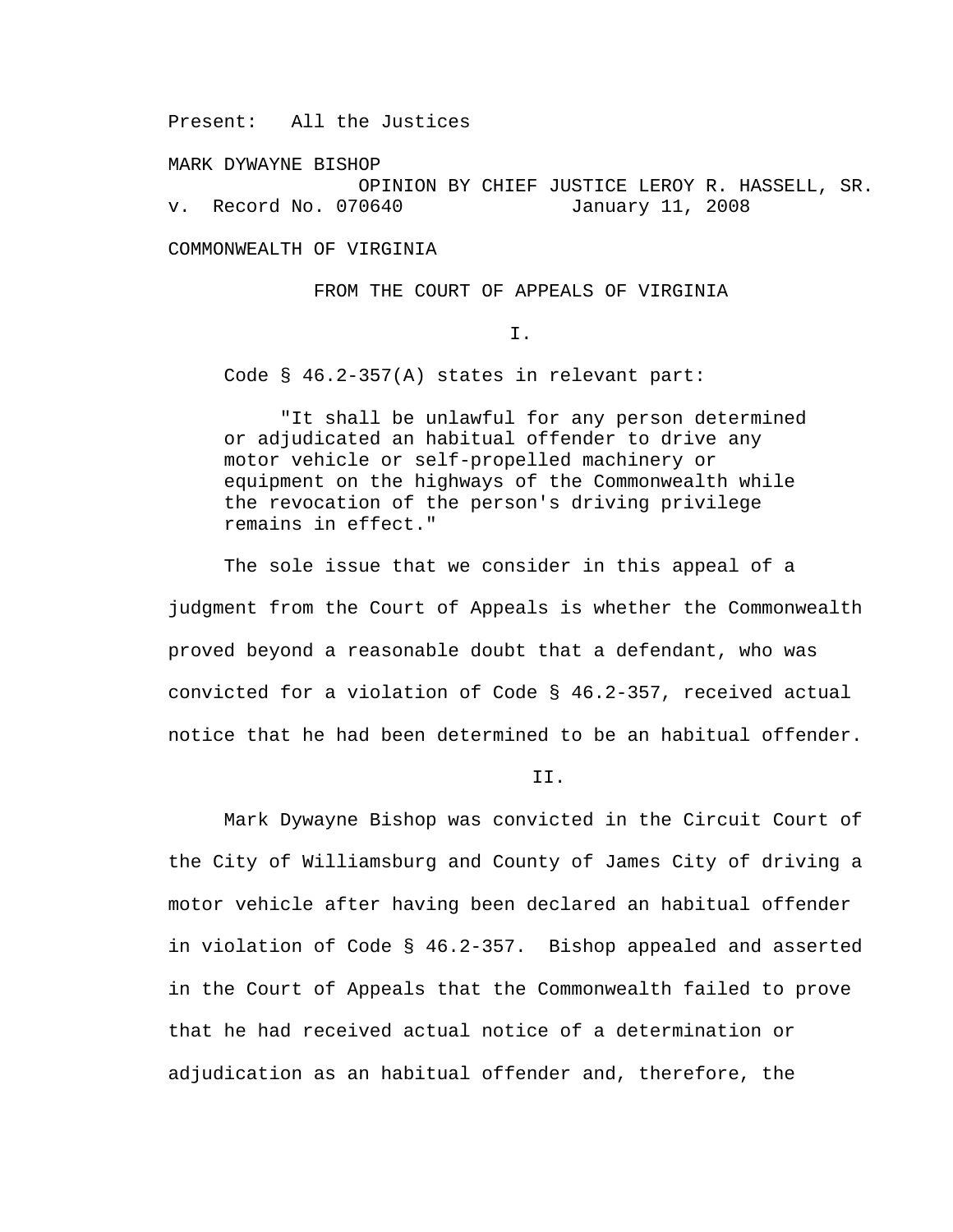Commonwealth did not establish that he violated Code § 46.2- 357. The Court of Appeals affirmed the conviction. Bishop v. Commonwealth, 49 Va. App. 251, 639 S.E.2d 683 (2007). Bishop appeals.

III.

A.

Applying well-settled principles of appellate review, we will state the evidence in the light most favorable to the Commonwealth, the prevailing party in the circuit court. Pruitt v. Commonwealth, 274 Va. 382, 384, 650 S.E.2d 684, 684 (2007); Viney v. Commonwealth, 269 Va. 296, 299, 609 S.E.2d 26, 28 (2005).

The following evidence was adduced at a bench trial in the circuit court. In December 2004, two police officers went to Bishop's home in James City County to serve him with an arrest warrant. Bishop was not present when the officers arrived. The officers parked their cars behind a residence so that Bishop would not be able to see them upon his arrival.

Subsequently, the officers observed Bishop drive a motor vehicle on a public street and enter a driveway on Bishop's property. Bishop parked the car and began to walk towards his house.

The police officers approached Bishop and informed him that they had a warrant for his arrest. Initially, the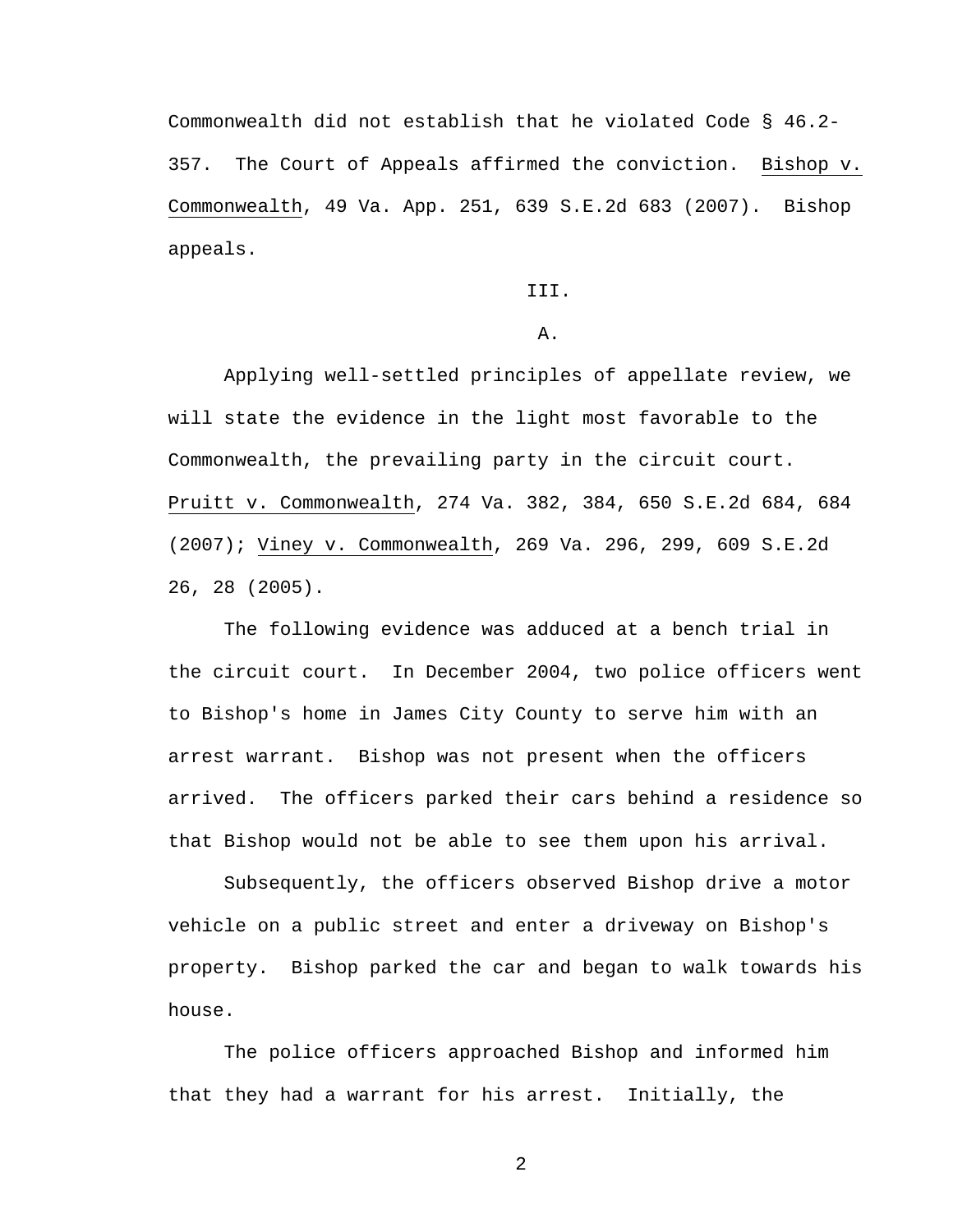defendant denied that he was Mark Bishop and stated that his name was Eric. One of the officers informed Bishop that he was under arrest, and a scuffle ensued. The officers managed to subdue Bishop and arrest him.

The Commonwealth also introduced in evidence Bishop's lengthy driving record from the Department of Motor Vehicles. The following entries on that record constitute the sole evidence relating to the notice that Bishop received regarding his status as an habitual offender:

"DETERMINED ON: 1997/04/23 HABITUAL OFFENDER BY DMV ELIGIBLE TO RESTORE UNDER CURRENT LAW ON: RESTRICTED: N/A FULL: 2000/04/23 "REVOCATION ISS: 1997/04/28 EFFECTIVE: 1997/05/28 FOR HO DETERMINATION PROCESS NOTIFIED: 2001/03/10 BY LAW ENFORCEMENT ORDER DELIVERY DATE: ORDER MAILED"

B.

 Bishop asserts in this Court, as he did in the circuit court and the Court of Appeals, that the Commonwealth failed to establish that he received actual notice of his adjudication as an habitual offender and, therefore, he could not be convicted of a violation of Code § 46.2-357. We agree with Bishop's contentions.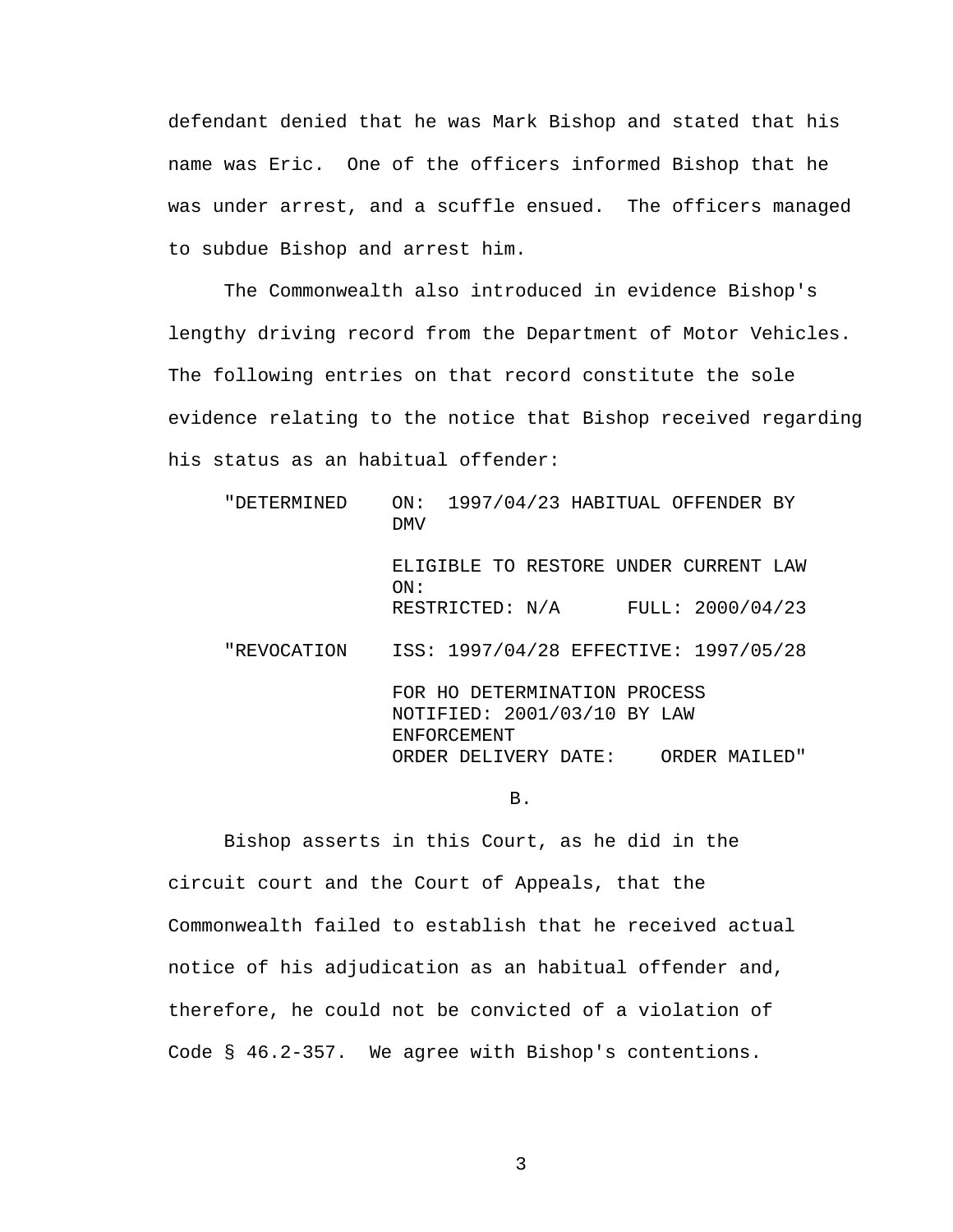"It is elementary that the burden is on the Commonwealth to prove every essential element of the offense beyond a reasonable doubt." Powers v. Commonwealth, 211 Va. 386, 388, 177 S.E.2d 628, 629 (1970). This fundamental precept has been the bedrock of Virginia's criminal jurisprudence since the inception of this Commonwealth. For example, in Savage v. Commonwealth, 84 Va. 582, 585, 5 S.E. 563, 564 (1888), we stated: "In a criminal case, the defendant is entitled to an acquittal, unless his guilt is established beyond a reasonable doubt."

 We recently restated this elemental precept in Ellison v. Commonwealth, 273 Va. 254, 257-58, 639 S.E.2d 209, 212 (2007): "Because of the stringent standard of proof the law imposes upon the prosecution, [finders of fact] must acquit unless they find each element of the crime charged to have been proved beyond a reasonable doubt." In Washington v. Commonwealth, 273 Va. 619, 623, 643 S.E.2d 485, 487 (2007), we stated:

" 'The burden of proof upon the state in a criminal case was given constitutional status in In re Winship, 397 U.S. 358, 364 (1970) wherein the Court stated "that the Due Process Clause protects the accused against conviction except upon proof beyond a reasonable doubt of every fact necessary to constitute the crime with which he is charged." Commonwealth v. Hudson, 265 Va. 505, 512, 578 S.E.2d 781, 785 (2003); accord Dobson v. Commonwealth, 260 Va. 71, 74, 531 S.E.2d 569, 571 (2000); Stokes v.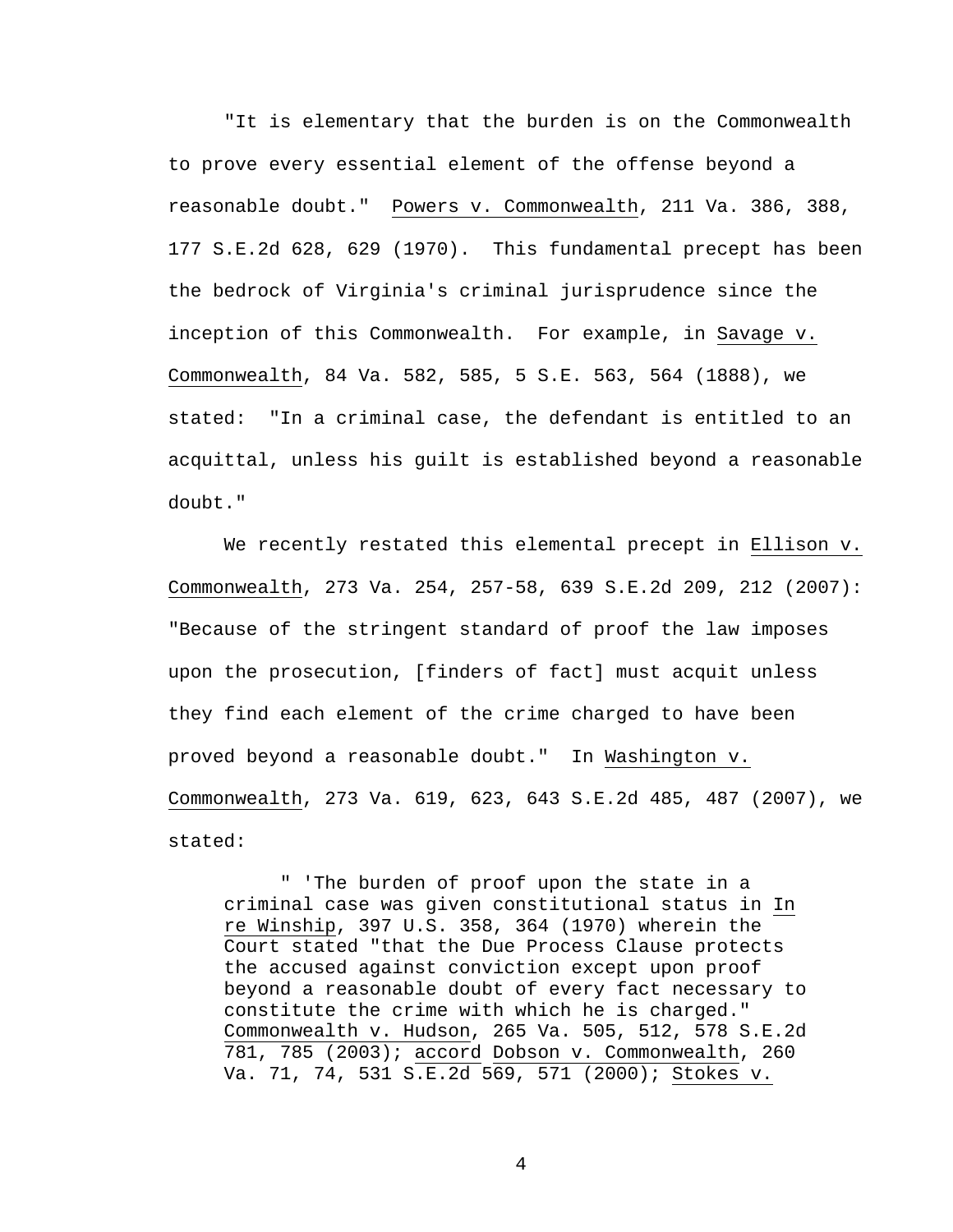Warden, 226 Va. 111, 117, 306 S.E.2d 882, 885 (1983).' "

 In order to obtain a conviction against a defendant charged with a violation of Code § 46.2-357, the Commonwealth must prove, beyond a reasonable doubt, that the defendant drove a motor vehicle on a public highway while his driving privilege was revoked; that the defendant had been determined or adjudicated an habitual offender; and that the defendant received actual notice of his status as an habitual offender. See Reed v. Commonwealth, 15 Va. App. 467, 471-72, 424 S.E.2d 718, 720-21 (1992). The only issue in this appeal is whether the Commonwealth proved beyond a reasonable doubt that the defendant, Bishop, received actual notice that he had been adjudicated an habitual offender.

 The Commonwealth does not dispute that it was required to prove beyond a reasonable doubt that Bishop received actual notice of his adjudication as an habitual offender in order to establish a violation of Code § 46.2-357. However, the Commonwealth, relying upon the following entry in the records from the Department of Motor Vehicles, claims that it satisfied this proof burden:

"REVOCATION ISS: 1997/04/28 EFFECTIVE: 1997/05/28 FOR HO DETERMINATION PROCESS NOTIFIED: 2001/03/10 BY LAW ENFORCEMENT ORDER DELIVERY DATE: ORDER MAILED"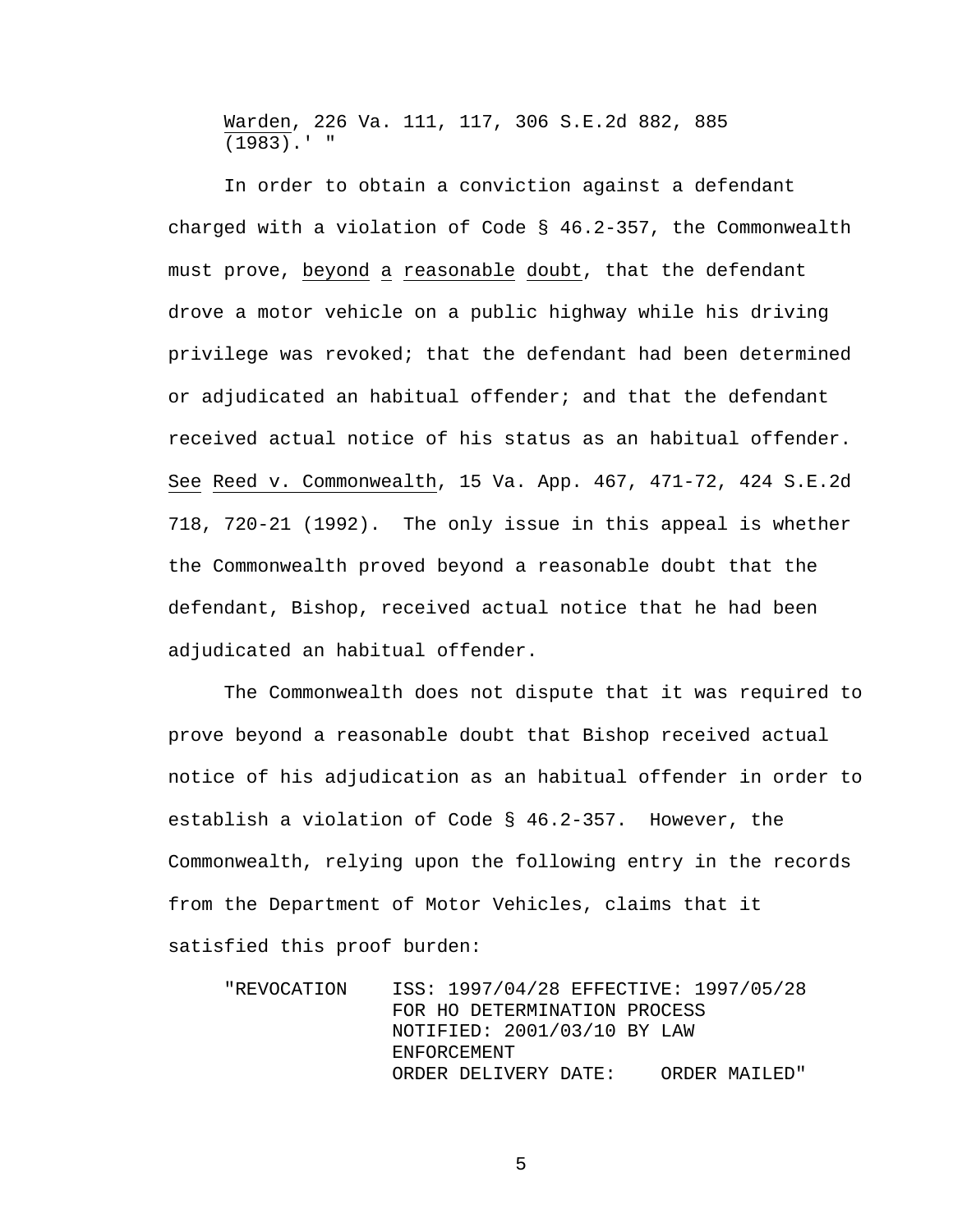We disagree with the Commonwealth's contention.

 The first entry, "Revocation ISS 1997/04/28 Effective: 1997/05/28 For HO Determination Process," is confusing and does not contain any information about Bishop's status as an habitual offender. The next entry states: "Notified: 2001/03/10 by law enforcement." This entry does not specify the content of any notification that may have been provided to Bishop, and this entry does not identify the person, agency, or entity that constituted "law enforcement."

The final entry states, "Order delivery date: Order mailed." This entry provides absolutely no proof of actual notice to anyone. Indeed, the above-referenced entries in the Department of Motor Vehicles' transcript are devoid of proof beyond a reasonable doubt, which is the only standard that can be applied in a criminal proceeding, that Bishop received actual notice of his adjudication as an habitual offender.

 We reject the Commonwealth's contention and the holding of the Court of Appeals that defendant's counsel, during his closing argument in the circuit court and in a pleading filed in the Court of Appeals, made a factual concession that Bishop received actual notice that he had been determined or adjudicated an habitual offender. Bishop's counsel made the following argument at trial: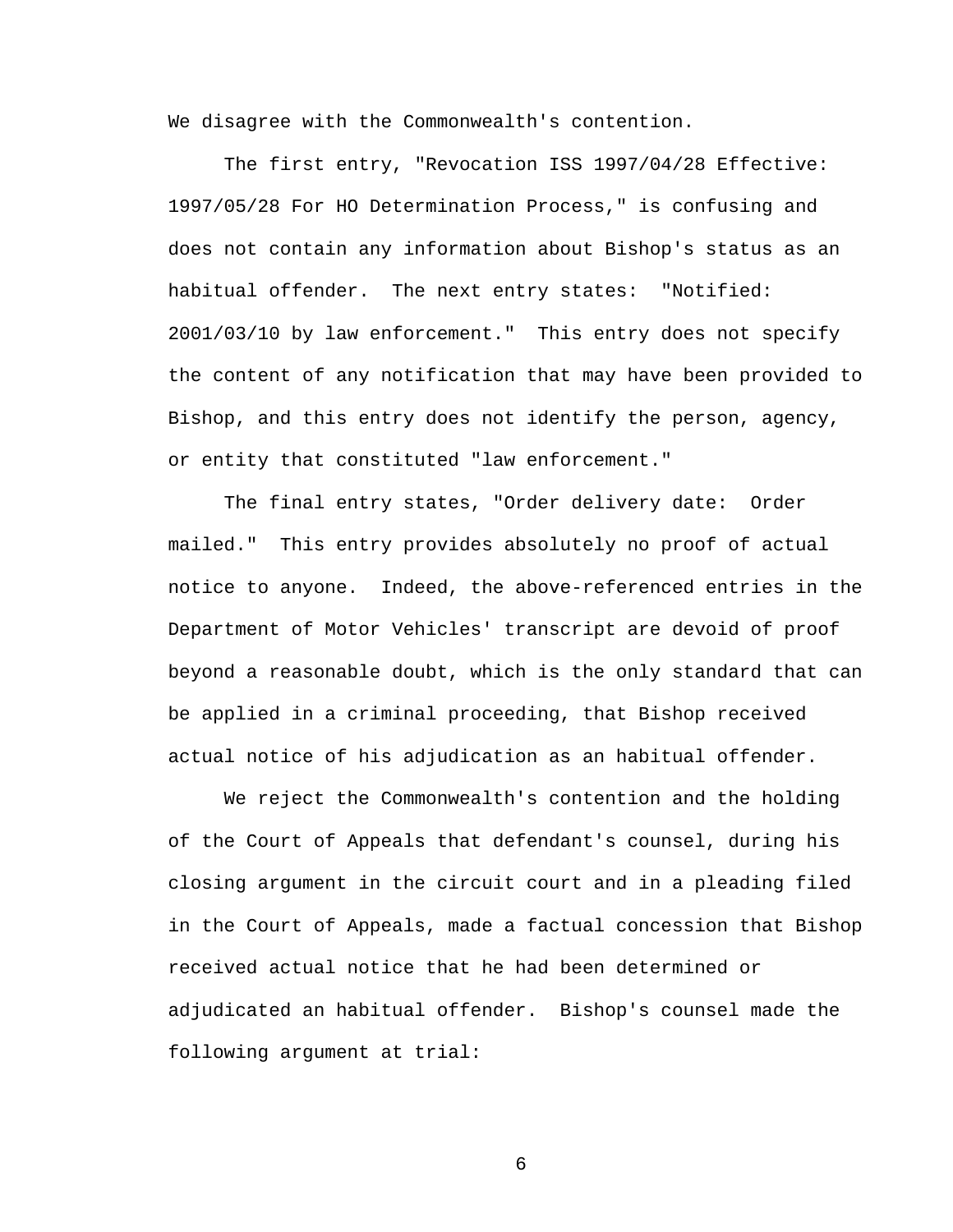"[The Department of Motor Vehicles' transcript] will tell you that the revocation which occurred April 28, 1997, I'm sorry, April 28, 1997, that he was notified for the H.O. determination, that is the habitual offender determination by law enforcement. It doesn't actually say he was notified after he was declared habitual offender. I think that is an important distinction.

"He was notified of the process whereby he was going to be waived or where he was going to be adjudicated habitual offender so that he would know that it was going to occur, but it doesn't actually say he was notified having been adjudicated an habitual offender.

"And I would suggest to the Court that under the Reed case, and I have copies right here. First of all, actual notice is required and I would suggest to the Court we don't even see constructive notice on this record. We know he was notified that there was going to be a termination, but we don't see in the record that he was going to be notified that he was determined habitual offender. But I would suggest that without notice we cannot sustain a conviction."

In his brief filed in the Court of Appeals, Bishop's

counsel stated:

 "The DMV record in this case has two notations, the interpretation of which is the critical issue here. First, the record indicates that on April 23, 1997, Appellant was 'DETERMINED' to be an habitual offender by DMV. The record does not show whether or not Appellant was ever notified of this determination. Immediately below this notation is an indication that there existed a 'REVOCATION' issued on April 28, 1997 and effective on May 28, 1997. The notation then reads: 'FOR HO DETERMINATION PROCESS.' That same entry reflects that an order was mailed and that Appellant received notification from law enforcement on March 10, 2001.

"The DMV record is ambiguous on its face, however, a point which Appellant's trial counsel noted. It indicates that Appellant was notified of something by law enforcement, but not as to what that something was. The most clear reading of the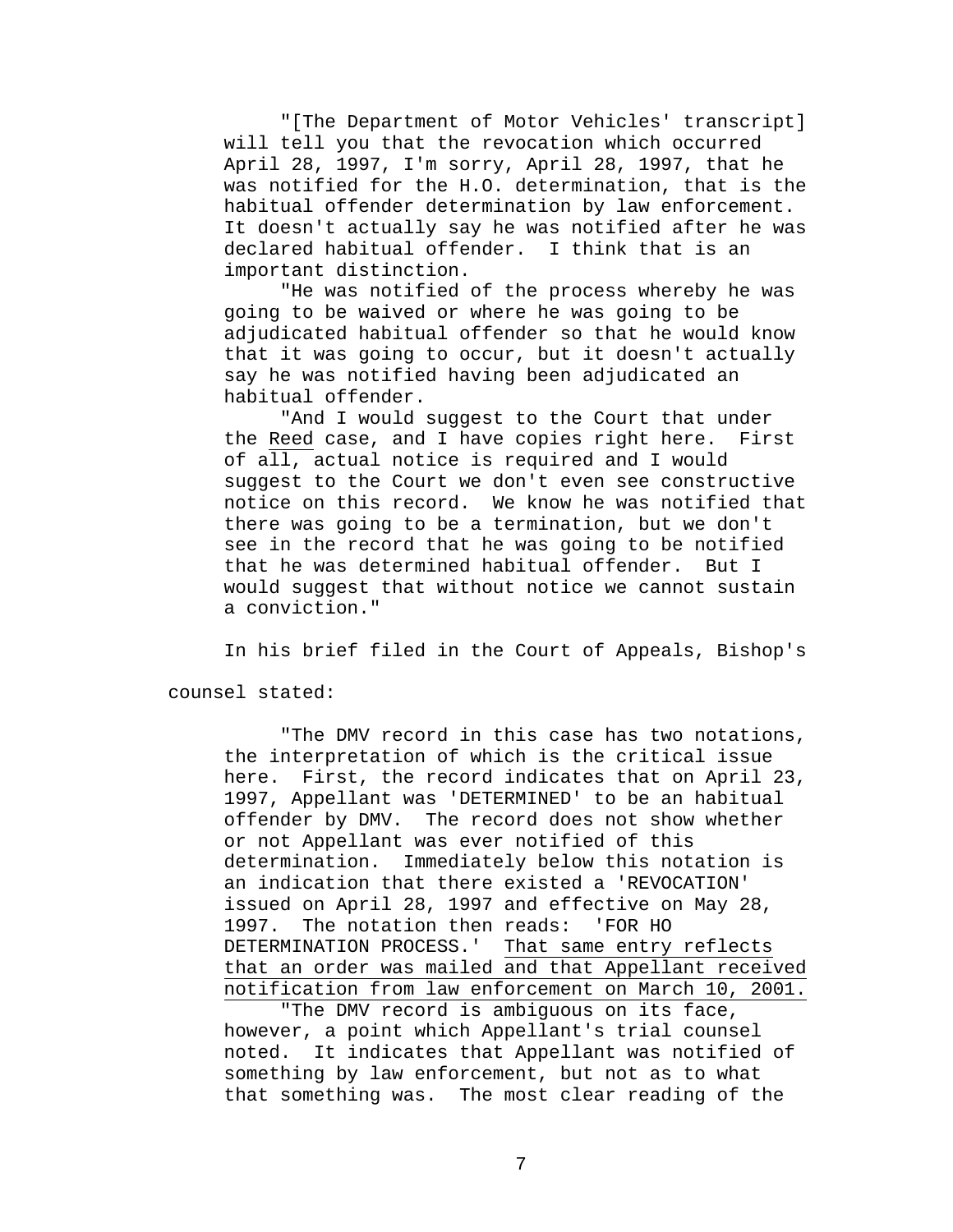DMV record, and the only one supported by the plain language, is that Appellant was notified of the 'HO DETERMINATION PROCESS,' not that he was notified that he was or had been declared an habitual offender."

(Emphasis added; citations omitted.)

Upon our review of these statements, we conclude that the defendant plainly did not make a factual concession in the circuit court or the Court of Appeals that he had received actual notice from the Department of Motor Vehicles that he had been adjudicated as an habitual offender. We note that this conclusion is consistent with the dissenting opinion filed in the Court of Appeals. Bishop v. Commonwealth, 49 Va. App. 251, 261-64, 639 S.E.2d 683, 687-89 (2007) (Willis, J., concurring in part and dissenting in part).

Bishop was also convicted, among other things, of a violation of Code §  $18.2-460(C)$ . The Commonwealth has confessed error and agrees that this conviction must be vacated because of this Court's decision in Washington v. Commonwealth, 273 Va. 619, 628, 643 S.E.2d 485, 490 (2007).

 The Commonwealth's remaining arguments are without merit. Accordingly, we will dismiss the defendant's conviction for the violation of Code § 46.2-357. As requested by the Commonwealth and the defendant, we will vacate the conviction for the violation of Code  $\S$  18.2-460(C), and we will remand this portion of the case to the circuit court for a new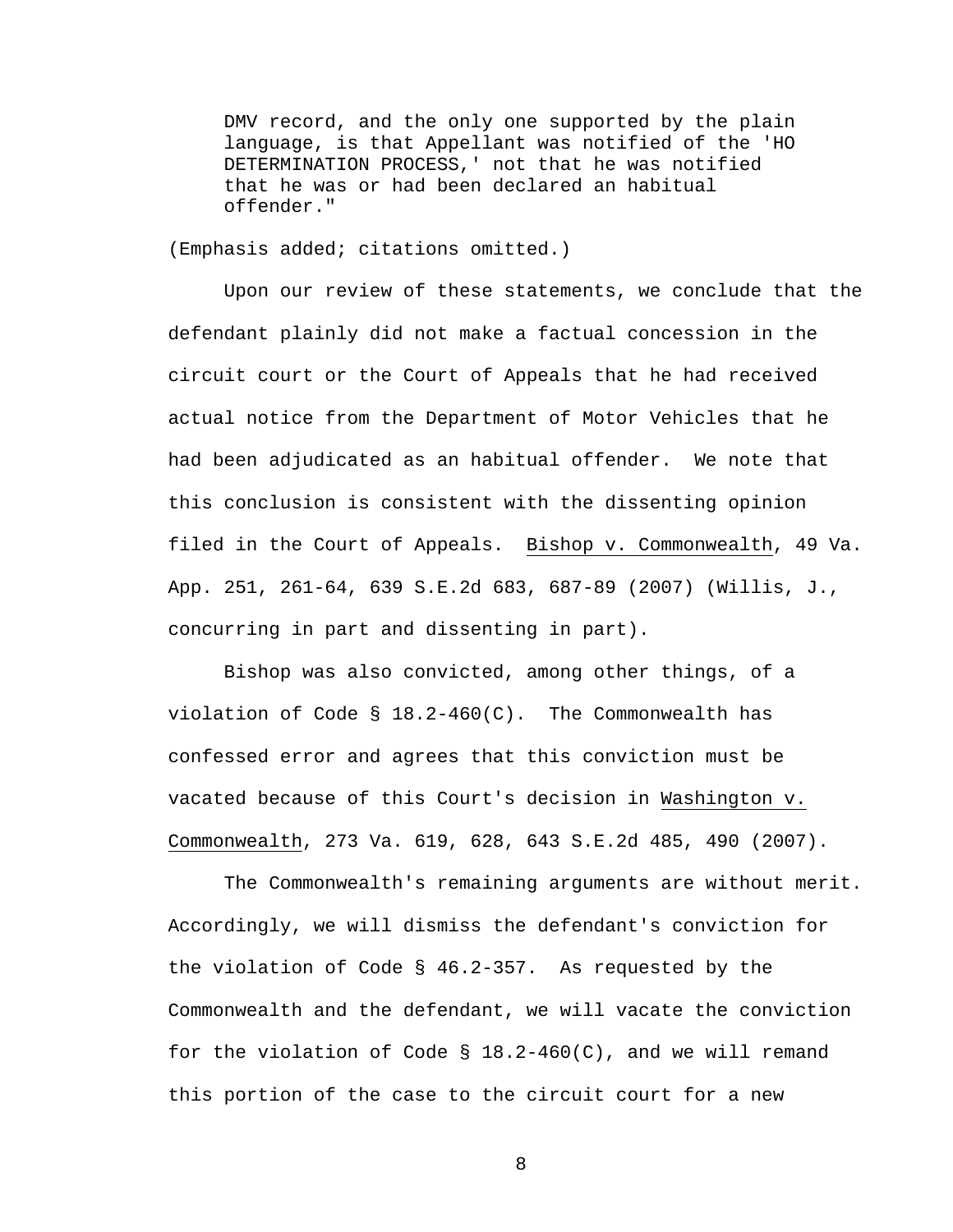sentencing proceeding on the lesser included offense as set forth in Code § 18.2-460(B).

| Reversed, vacated,    |  |  |
|-----------------------|--|--|
| dismissed in part,    |  |  |
| and remanded in part. |  |  |

JUSTICE LEMONS, with whom JUSTICE KINSER joins, dissenting.

 By posing the wrong question, the majority, in my judgment, errs in its resolution of this appeal. If the question in this case was whether the DMV transcript alone was sufficient to prove beyond a reasonable doubt that Bishop actually received some form of notification, I would agree with the majority. But that is not the question presented in this appeal.

 Contrary to the contention of the majority, in the Court of Appeals Bishop concedes that he received notice. The only question remaining has to do with the content of the notice. Bishop states in his brief, "The DMV record is ambiguous on its face, however, a point which Appellant's trial counsel noted. It indicates that Appellant was notified of something by law enforcement, but not as to what that something was." The only question presented to this Court on the question of Bishop's violation of Code § 46.2-357 is the content of the notice that he admits he received.

 The evidence viewed in the light most favorable to the Commonwealth, the prevailing party below, is sufficient to